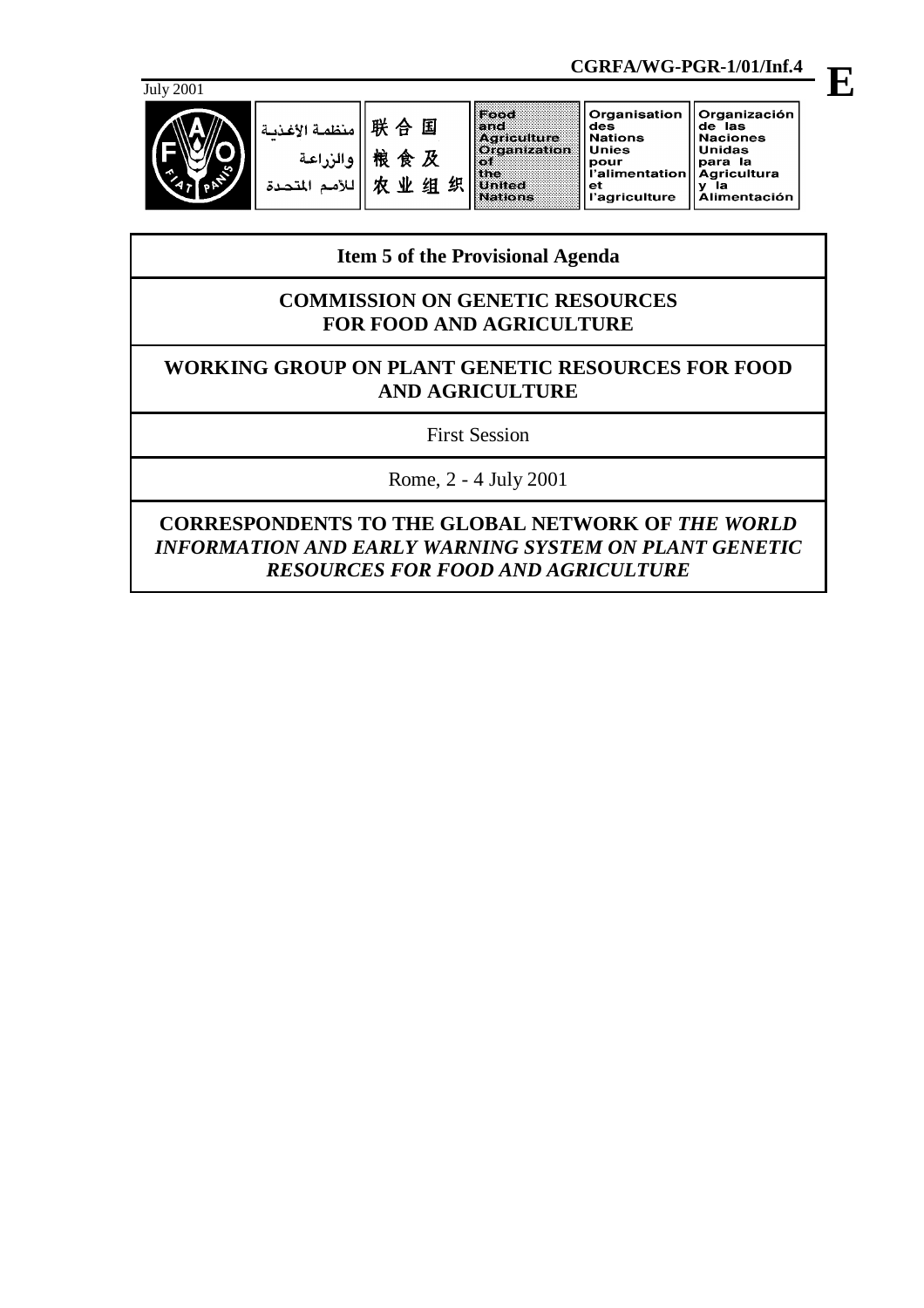# **CORRESPONDENTS TO THE GLOBAL NETWORK OF** *THE WORLD INFORMATION AND EARLY WARNING SYSTEM ON PLANT GENETIC RESOURCES FOR FOOD AND AGRICULTURE*

## **Albania**

Xhuveli, Prof. Lufter Head, PGR Coordinator

Plant Breeding/Seed Production Section, Department of Agronomy, Agricultural University Tirana Agricultural University Telephone: (355-42)25506/27481 Facsimile: (355-42)27804/29147 (updated on: 13-05-1999)

#### **Austria**

Schachl, Dr. R. Chief, Biological Department Schachl@agrobio.bmlf.gv.at

Seed Collection, Federal Office of Agrobiology Linz Wieningerstrasse 8 - ZIP, Postcode: A-4020 Telephone: +43 732 381261-0 Facsimile: +43 732 385482 genbank@agrobio.bmlf.gv.at (updated on: 16-02-2000)

# **Barbados**

Wickham, Dr. Orville Agricultural Officer wickham@caribsurf.com

Ministry of Agriculture and Rural Development Christ Church Graeme Hall, PO Box 505 Telephone: (1-246)4284150 Facsimile: (1-246)4208444 (updated on: 06-09-2000)

## **Benin**

Yallou, M. Chabi Gouro WIEWS correspondent

Direction de la Recherche Agronomique, Institut National des Recherches Agricoles du Bénin Cotonou BP 884 Telephone: (229)300264/301451 Facsimile: (229)300736 (updated on: 17-06-1997)

#### **Argentina**

Tilleria, Ing. Julio Recursos Biologicos

jtilleria@cirn.inta.gov.ar Banco Base Nacional de Germoplasma, Instituto de Recursos Biológicos, IRB Castelar, Prov. de Buenos Aires Casilla de Correo No. 25 - ZIP, Postcode: 1712 Telephone: (54-11) 4621 1819 Facsimile: (54-11) 4481 2360 irecbio@inta.gov.ar (updated on: 21-05-2001)

#### **Bangladesh**

Uddin Ahmed, Dr. Farid Chief Scientific Officer nawg@office.pradeshta.net

Bangladesh Agricultural Research Council Dhaka New Airport Road, Farm Gate - ZIP, Postcode: 1215 Telephone: 88-2-9126622/8115353 Facsimile: 88-2-8113032/9124596 barc@bdmail.net; saic@citechco.net (updated on: 13-05-1999)

#### **Belgium**

Pourtois, Mrs. A. Scientific Advisor

Service de la Recherche Agronomique, Ministere de l'Agriculture Bruxelles Avenue du Boulevard 21, 6e etage - ZIP, Postcode: B-1210 Telephone: (32-2)2067302/7211 Facsimile: (32-2)2067553/35 (updated on: 13-05-1999)

# **Bolivia**

Silva Ramos, Ing. Miguel Angel Jefe silvar@telecel.net.bo

Departamento de Biotecnología Agrícola, Ministerio de Agricultura, Ganadería y Desarrollo Rural La Paz Av. Camacho 1471, P.O.B. 13348 Telephone: (591-2)374292 int118 Facsimile: (591-2)359480 (updated on: 25-04-2001)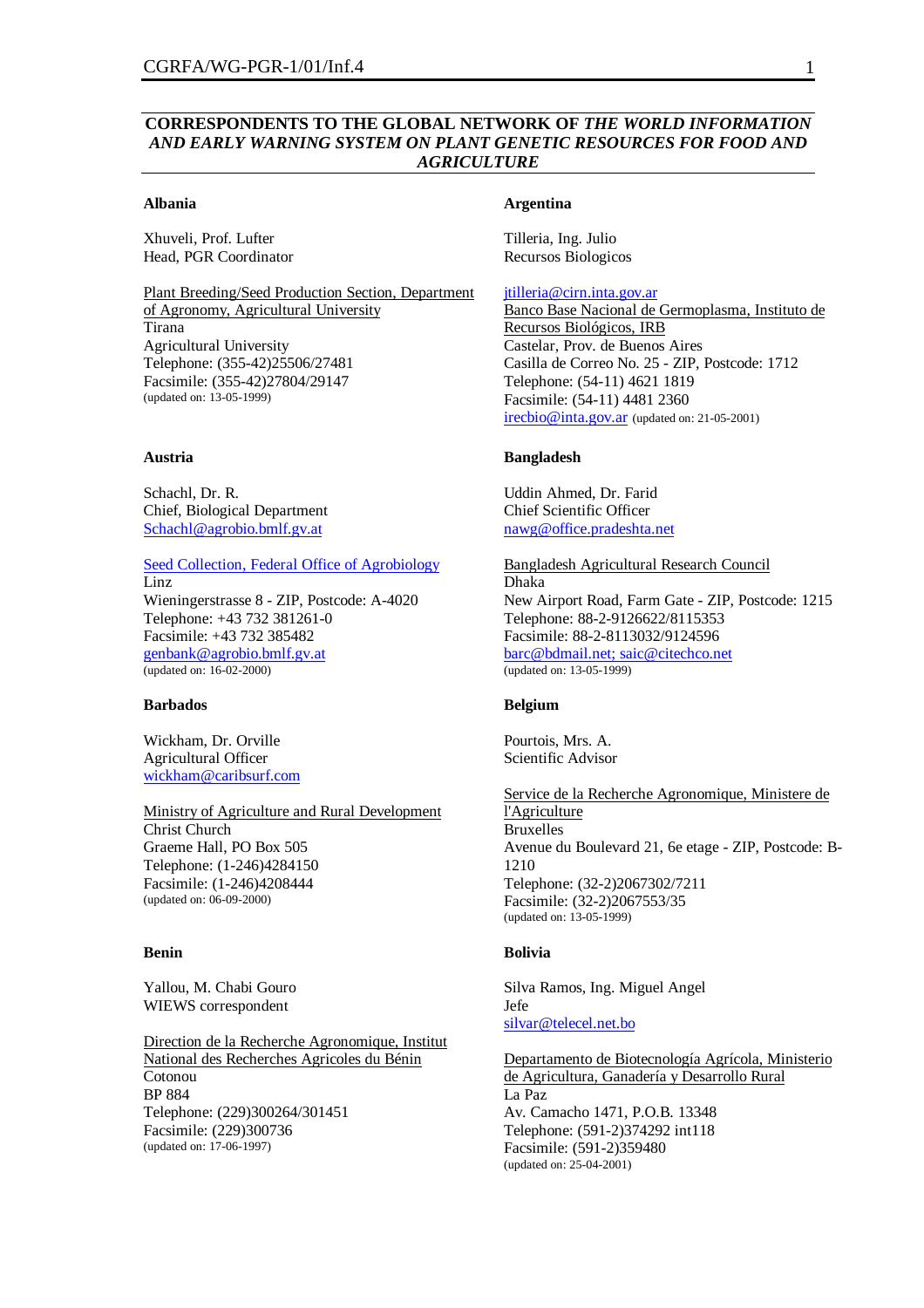#### **Botswana**

Manthe, Dr. Mmasera Senior Agricultural Research Officer arb@info.bw

Department of Agricultural Research, Ministry of Agriculture Gaborone Private Bag 0033 Telephone: (267)328898 Facsimile: (267)328965 arb@info.bw (updated on: 13-05-1999)

#### **Cameroon**

Fondoun, M. Jean-Marie Coordinator National PGR jmfondoun@yahoo.fr

Institute de Recherche Agricole pour le Développement Nkolbisson, Yaounde B. P. 2067 Telephone: (237)233105 Facsimile: (237)233538 (updated on: 16-06-2000)

# **Cape Verde**

Vitória Levy, Dr. José Gabriel Presidente inida@mail.cvtelecom.cv

# Instituto Nacional de Investigação e Desenvolvimento

Agrário Praia CP 84 Telephone: (238) 711127/47 Facsimile: (238) 711133/55 inida@mail.cvtelecom.cv (updated on: 16-05-2000)

#### **Costa Rica**

Pixley Sinclair, Dr. Leopoldo Jefe, Departamento de Cultivos lpixley@ns.mag.go.cr

Dirección de Investigación Agropecuaria, Ministerio de Agricultura y Ganadería San José Apdo. 10094 Telephone: (506)2329420/2316422 Facsimile: (506)2322102/2315054 (updated on: 08-06-2001)

#### **Brazil**

Guedes, Dr. Antonio Carlos Curator, Horticultural species ACGuedes@cenargen.embrapa.br

National Research Center of Genetic Resources and Biotechnology Brasília DF SAIN Parque Rural, CP 02372 - ZIP, Postcode: 70849- 970 Telephone: (55-61)3403600 Facsimile: (55-61)3403624 last name@cenargen.embrap.br (updated on: 13-05-1999)

#### **Canada**

Young, Mr. Rod Documentation (PGRC staff)

Eastern Cereal and Oilseed Research Centre, Saskatoon Research Centre, Agriculture and Agri-Food Canada Saskatoon, Saskatchewan S7N 0X2 107 Science Place Telephone: (306)956 7641 Facsimile: (306)956 7246 RichardsK@em.agr.ca (updated on: 25-05-2001)

# **China**

Shumin, Mr. Wang Director Assistant smwang@ihw.com.cn

Institute of Crop Germplasm Resources, Chinese Academy of Agricultural Sciences Beijing 30 Bai Shi Qiao Road - ZIP, Postcode: 100081 Telephone: (86-10)8314433 Facsimile: (86-10)8316545 (updated on: 13-03-1998)

#### **Côte d'Ivoire**

Brou, Dr. Kouame Director

Département des Plantes Oléagineuses, IDEFOR Abidjan 01 01 BP 1001 Telephone: 219510 Facsimile: 226985 (updated on: 17-06-1997)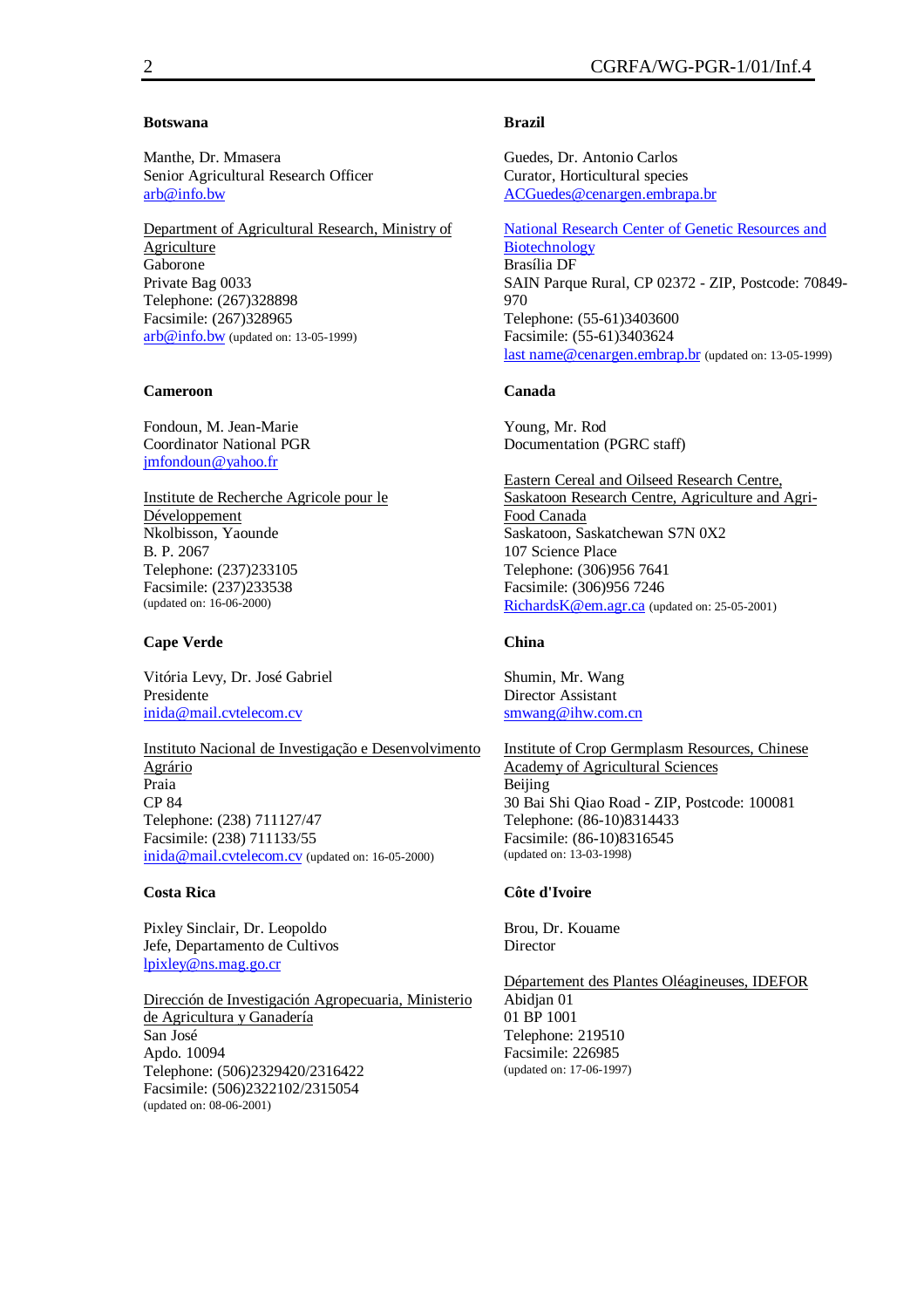#### **Croatia**

Satovic, Mr. Zlatko Secretary General

Croatian Bank of Plant Genes, Faculty Agriculture, University of Zagreb Zagreb Svetosimunska 25 - ZIP, Postcode: 10000 Telephone: (385-1)2393935 Facsimile: (385-1)2393930 ikolak@magr.agr.hr; satovic@... (updated on: 26-02-1996)

#### **Cyprus**

Della, Dr. Athena Curator della@arinet.ari.gov.cy

Plant Genetic Resources and Herbarium, Agricultural Research Institute, Ministry of Agriculture and Natural **Resources** Nicosia P.O. Box 2016 Telephone: (357-2)305101 Facsimile: (357-2)316770 ari@athena.cc.ucy.ac.cy (updated on: 06-03-2000)

#### **Denmark**

Regenberg, Dr. Paul The Danish Plant Directorate pr@plantedir.dk

Danish Plant Directorate, Ministry of Food, Agriculture and Fishery Lyngby Skovbrynet 20 - ZIP, Postcode: 2800 Telephone: (45)45966600 Facsimile: (45)45966610 Plantedir@Plantedir.dk PR@Plantedir.dk (updated on: 07-03-2000)

# **El Salvador**

Parada Berríos , Ing. Fidel Angel

Centro Nacional de Tecnología Agropecuaria y Forestal San Salvador Apartado postal 885 Telephone: (503) 338-4847 Facsimile: (503) 338-4847 (updated on: 08-06-2001)

#### **Cuba**

Fundora Mayor, Dr. Zoila Margarita Jefe inifat@ceniai.inf.cu

Banco de Germoplasma, Instituto de Investigaciones Fundamentales en Agricultura Tropical Boyeros, Ciudad de la Habana Calle 1 Esq. 2, Stgo. de las Vegas - ZIP, Postcode: 17200 Telephone: (53-7) 579010 Facsimile: (53-7) 579014 inifat@ceniai.inf.cu (updated on: 02-08-1999)

#### **Czech Republic**

Stehno, Ing. Zdenek Head of Gene Bank; wheat,triticale Stehno@genbank.vurv.cz

Division of Genetics and Plant Breeding, Genebank Department, Research Institute of Crop Production Prague 6 - Ruzyne Drnovska 507 - ZIP, Postcode: 161 06 Telephone: (420-2)33022364 Facsimile: (420-2)33022286 dotlacil@genbank.vurv.cz (updated on: 08-02-1999)

# **Egypt**

Abou-Zeid, Dr. Abdulmunim Director, National PGR Program abouzeid@ageri.sci.eg

# National Plant Genetic Resources Agency, Ministry of

Agriculture and Land Reclamation Giza 9 Gamaa St. - ZIP, Postcode: 12619 Telephone: (202)5739751/29057 Facsimile: (202)5689519/5731574 (updated on: 01-08-1999)

# **Equatorial Guinea**

Hountondji, Mr. Akapo N.

Escuela Universitaria de Estudios Agropecuarios, Pesca y Forestal Malabo, Bioko N. Apartado 547 (updated on: 17-06-1997)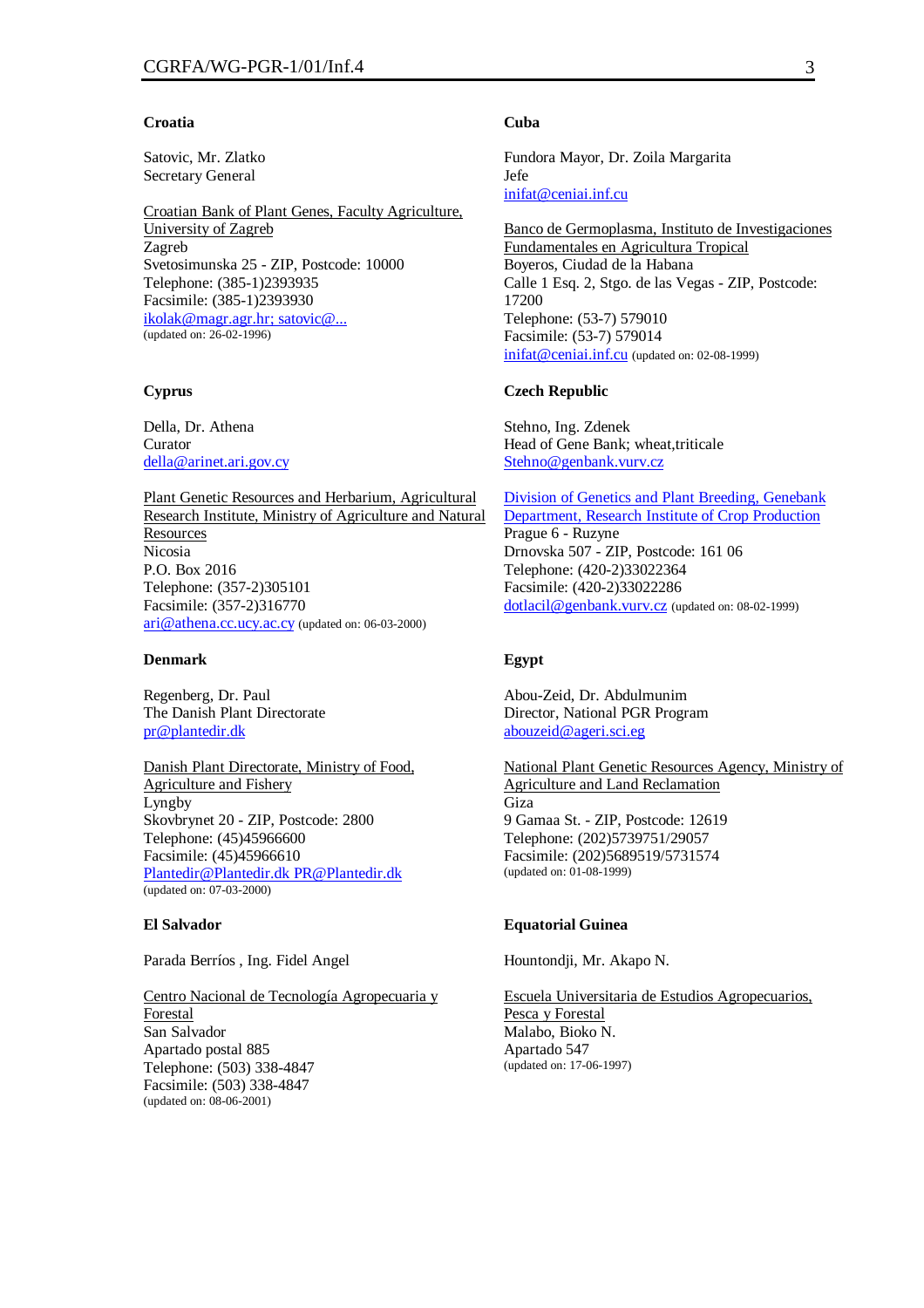## **Finland**

Hommo, Dr. Leena Special Research Administrator Leena.Hommo@mmm.fi

Ministry of Agriculture and Forestry Helsinki Hallituskatu 5 P.O. Box 232 - ZIP, Postcode: FIN-00171 Telephone: (358-9)160-88664 Facsimile: (358-9)160-88663 (updated on: 06-03-2000)

## **Gabon**

Mezui M'ella, M. Jean Gerard Coordinateur RPG

Ministère de l'agriculture, de l'elevage et du développement rural Librevillle P.O. Box 189 Telephone: (241) 761111/3836 Facsimile: (241) 728275 (updated on: 17-06-1997)

#### **Germany**

Begemann, Dr. Frank Head Begemann@zadi.de

Information Centre for Genetic Resources Bonn Villichgasse 17 - ZIP, Postcode: 53177 Telephone: (49-228)9548-200 Facsimile: (49-228)9548-220 (updated on: 06-03-2000)

# **Greece**

Stavropoulos, Dr. Nikolaos Head kgeggb@otenet.gr

Greek Genebank, Agricultural Research Center of Macedonia and Thrace, NAGREF Thermi, Thessaloniki P.O. Box 312 - ZIP, Postcode: 570 01 Telephone: (30-31)471544 Facsimile: (30-31)471209 (updated on: 06-03-2000)

# **France**

Planchenault, Dr. Dominique Director brg@inapg.inra.fr

Bureau des ressources génétiques Paris cedex 05 16, rue Claude Bernard - ZIP, Postcode: F-75231 Telephone: (331)44087261 Facsimile: (331)44087263 brg@inapg.inra.fr (updated on: 05-03-2001)

# **Gambia**

Manneh, Mr. Baboucar Research Officer/Plant Breeder nari@ganet.gm

National Agricultural Research Institute Serrekunda PMB 526 Telephone: (220)484926/8 Facsimile: (220)484921/7 nari@ganet.gm (updated on: 06-03-2000)

# **Ghana**

Gamedoagbao, Mr. Dickson Scientific Officer

Plant Genetic Resources Unit, Crops Research Institute Bunso P.O. Box 7 Telephone: (233-21)622212 Facsimile: (233-21)779809/7655 (updated on: 04-04-2000)

# **Guatemala**

Orellana Polanco, Ing. Alvaro Dionel Coordinador icta@micro.com.gt

Proyecto de Recursos Fitogenéticos, Instituto de Ciencia y Tecnología Agrícolas Barcena, Villa Nueva km 21.5 Carretera a Amatitlán Telephone: (502-6)312006/9 Facsimile: (502-6)312002 icta@micro.com.gt (updated on: 02-08-1999)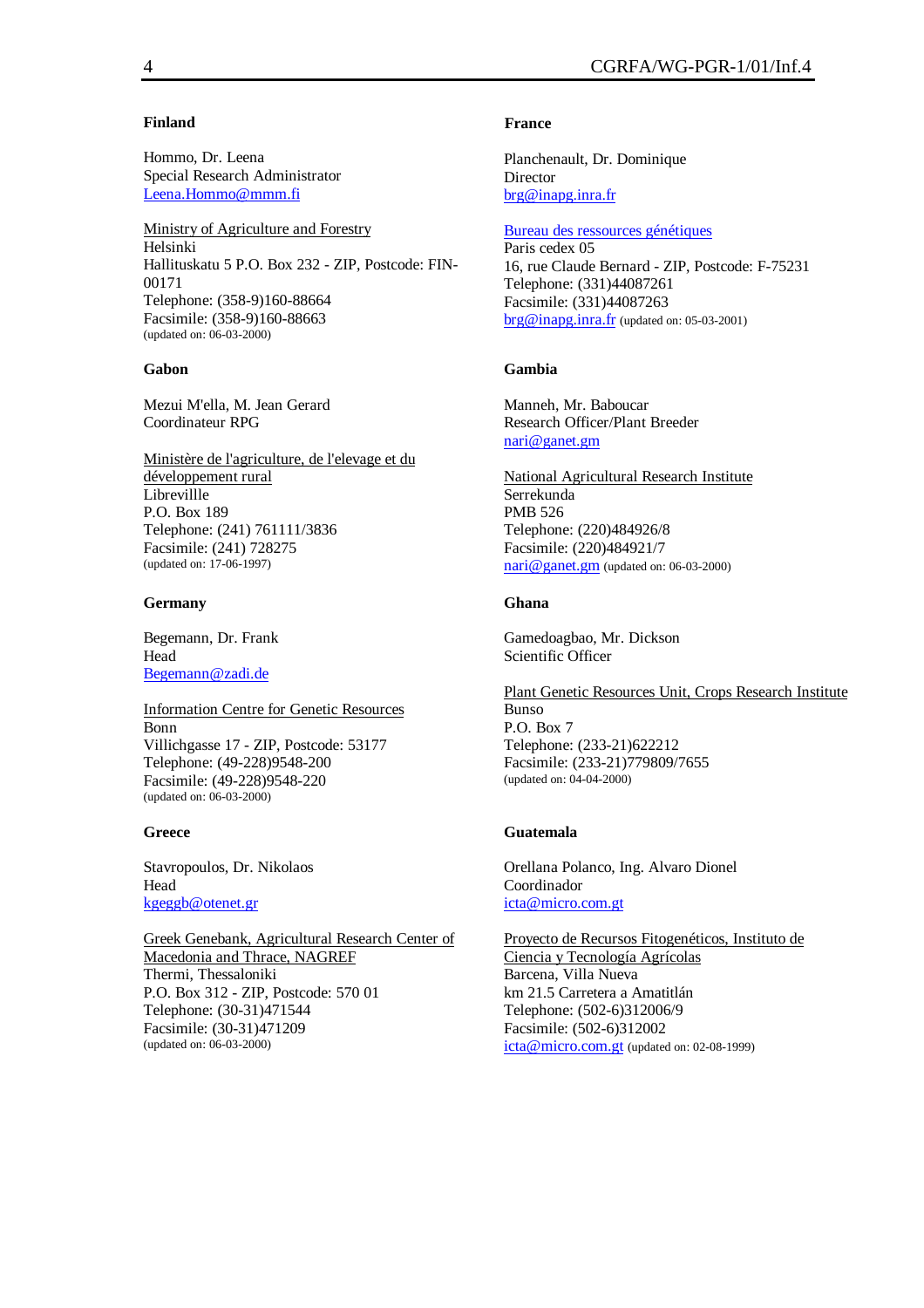#### **Guinea**

Dialakoro Doumbouya, Mr. Mohamed Lamine Chef irag@meaf.org.gn

Programme de conservation des ressources phytogénétiques, Institut de recherche agronomique de Guinée Conakry B.P. 1523 Telephone: (224)444262 Facsimile: (224)415758 irag@meaf.org.gn (updated on: 01-09-1994)

#### **India**

Agrawal, Dr. R. C. Scientist rakesh@nbpgr.delhi.nic.in

National Bureau of Plant Genetic Resources New Delhi Pusa Campus - ZIP, Postcode: 110012 Telephone: (9111)5133307 Facsimile: (9111)5731495 (updated on: 26-09-2000)

# **Ireland**

Waldren, Dr. Stephen Curator

Botanic Gardens, Trinity College Dublin 6 Palmerston Park, Dartry Telephone: (353-1)4972070 Facsimile: (353-1)6081147 SWALDREN@tcd.ie (updated on: 25-05-2001)

#### **Jamaica**

McGlashan, Mr. Don Deputy Director, Crop & Plant Protection Research dmcglashan@cwjamaica.com

Bodles Agricultural Research Station, Research and Development Division, Ministry of Agriculture St. Catherine Old Harbour Telephone: (876)983-2267,2281 Facsimile: (876)983-2822 (updated on: 06-03-2000)

#### **Guyana**

Ahmad, Prof. N. **Director** 

Central Agricultural Station, National Agricultural Research Institute Mon Repos, East Coast Demerara Telephone: (59-2)202841/3/249 Facsimile: (59- 2)204481 nari@guyana.net.gy (updated on: 04-04-2000)

#### **Iran, Islamic Rep. of**

Javadi, Ms. F. Taeb@neda.net

Seed and Plant Improvement Institute Karaj Mard-Abad Ave., P.O. Box 4119 - ZIP, Postcode: 31585 Telephone: (0261) 22858-9/20042 Facsimile: (0261) 229405 (updated on: 29-10-1999)

#### **Italy**

Fideghelli, Dr. Carlo Director & Curator mc6354@mclink.it

Istituto Sperimentale per la Frutticoltura, Ministero delle Politiche Agricole Ciampino Aeroporto, Roma Via Fioranello 52 - ZIP, Postcode: I-00040 Telephone: (39-6)79340253 Facsimile: (39-6)79340158 c.damiano@agora.stm.it (updated on: 15-09-2000)

#### **Jordan**

Khairallah, Dr. Kamal Director

Plant Genetic Resources Unit, National Centre for Agricultural Research and Technology Transfer Baqa' P.O. Box 639 - ZIP, Postcode: 19381 Telephone: (9626)725411 Facsimile: (9626)226099 (updated on: 09-10-2000)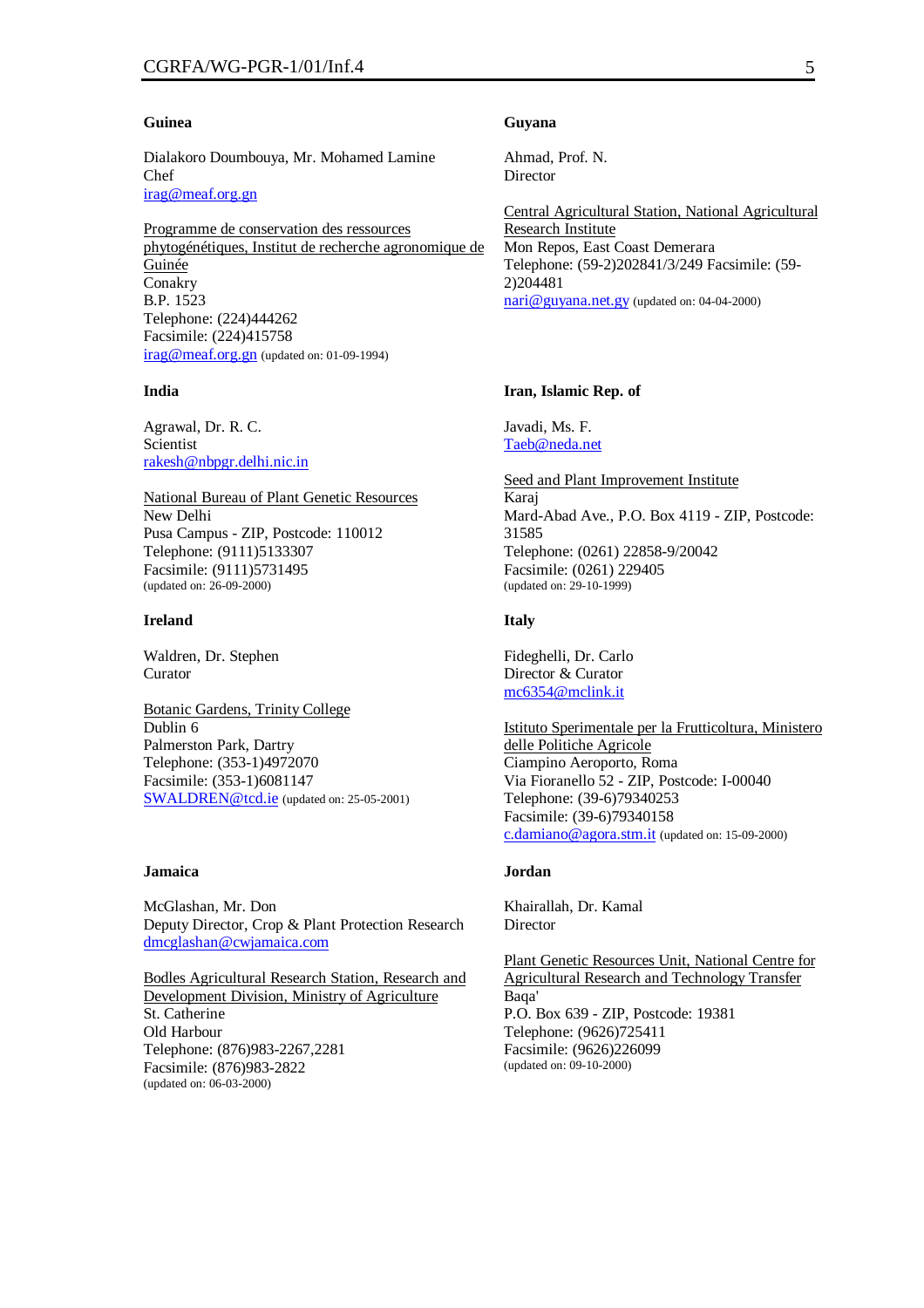# **Korea, Republic of**

Lim, Dr. Moo Sang **Director** mslim@niast.go.kr

Genetic Resources Division, Department of Bio-Resources, National Institute of Agricultural Science and Technology, Rural Development Administration Suweon, Kyunggi 250 Seodun-dong, Kwonseon-ku - ZIP, Postcode: 441- 707 Telephone: (82-331)2956769 Facsimile: (82-331)2946029 nkpark@niast.go.kr (updated on: 26-09-2000)

# **Lithuania**

Budriunas, Dr. Ramunis **Director** 

Kaunas Botanic Garden, Vytautas Magnus University Kaunas Z.E. Zilibero 6 - ZIP, Postcode: LT-3019 Telephone: (370-7)298658 Facsimile: (370-7)203858 (updated on: 20-09-1994)

# **Malta**

Calleja, Mr. Eman Scientific Officer victor.farrugia@magnet.mt

Department of Agriculture, Micropropagation Centre Lija Annibale Preca Street Telephone: (356)435898 Facsimile: (356)433122 emanc@yahoo.com (updated on: 14-12-1998)

# **Namibia**

Kolberg, Ms. Herta Curator HertaK@namib.com

National Plant Genetic Resources Centre, National Botanical Research Institute Windhoek Private Bag 13184 Telephone: (264-61)2029111 Facsimile: (264-61)233459 (updated on: 02-12-1993)

# **Lebanon**

Machlab, Dr. Hassan Chef, Département d' amélioration des plantes iraltal@cnrs.edu.lb

Institut de Recherches Agronomiques Rayak Tal-Amara - ZIP, Postcode: Zahlé 287 Telephone: (961-8)900037/47/57 Facsimile: (961-8)900077 iraltal@cnrs.edu.lb (updated on: 13-05-1999)

# **Maldives**

Shafia, Ms. Aminath Assistant Director fishagri@dhivehinet.net.mv

Ministry of Fisheries, Agriculture and Marine **Resources** Malé Gaazee Bldg. Ameer Ahmed Magu Telephone: (960)322620 Facsimile: (960)326558 fishagri@dhivehinet.net.mv (updated on: 23-03-1998)

# **Mexico**

Benítez Paulín, Ing. Eduardo Director Eduardo.Benitez@sagar.gob.mx

# Servicio Nacional de Inspección y Certificación de

**Semillas** México D.F., Colonia Chapultepec Morales Lope de Vega 125 - 8o Piso - ZIP, Postcode: 11570 Telephone: (52-5)203-9427 Facsimile: (52-5)250-6483 eduardo.benitez@sagar.com.mx (updated on: 27-10-2000)

# **Netherlands**

Visser, Dr. L. Director L.Visser@plant.wag-ur.nl

Centre for Genetic Resources, the Netherlands Plant Research International Wageningen Droevendaalsesteeg 1 - P.O. Box 16 - ZIP, Postcode: 6700 AA Telephone: (31)317-477184 Facsimile: (31)317-418094 (updated on: 19-07-2000)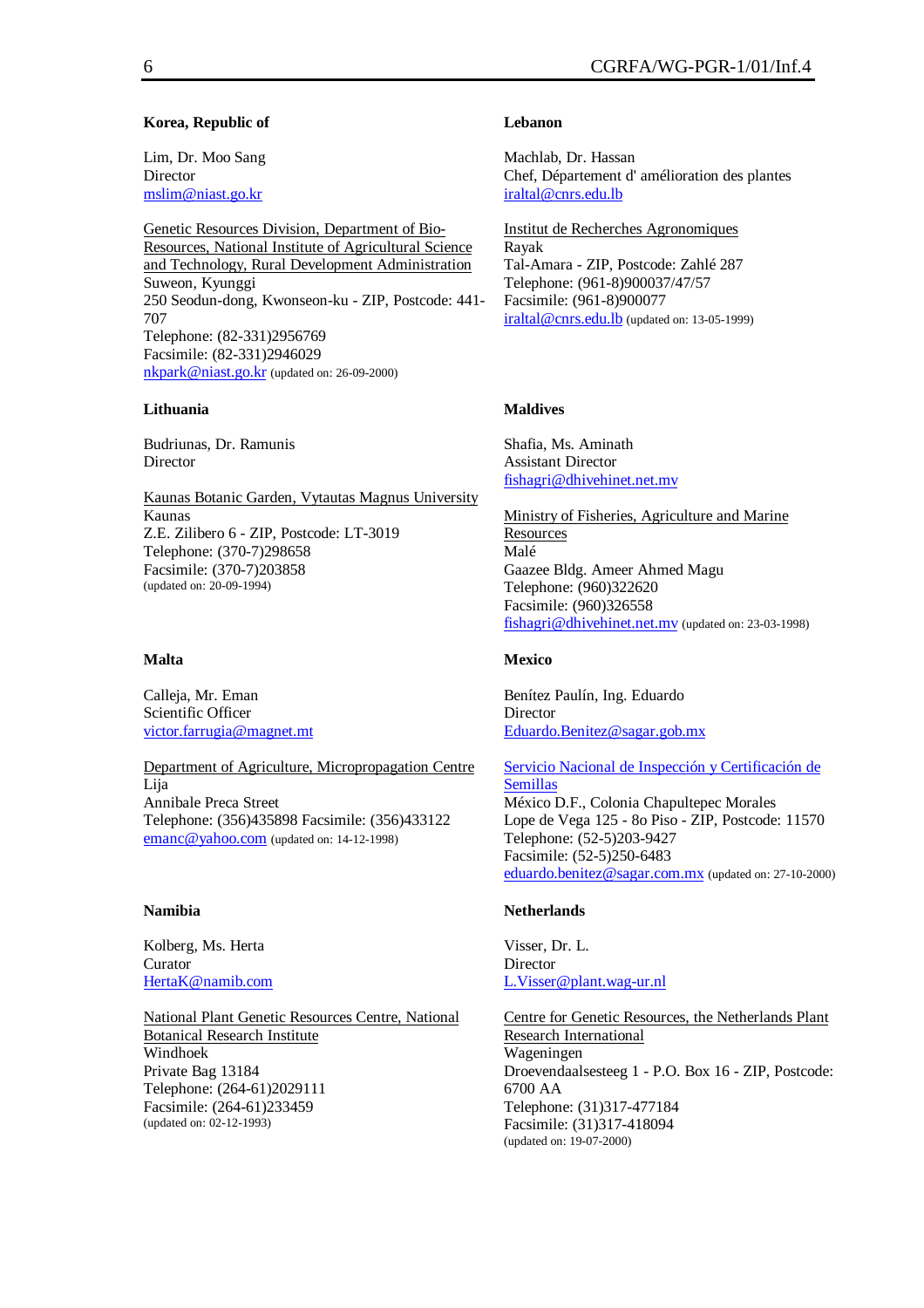#### **Nigeria**

Sarumi, Mr. Mondiu B. Programme Manager/ Deputy Director

National Centre for Genetic Resources and Biotechnology Ibadan P.M.B. 5382, Moor Plantation Telephone: 312670/312601/312622 Facsimile: (234)2-2312601 nacgrab@skannet.com (updated on: 16-05-2000)

#### **Pakistan**

Rashid, Dr. Anwar Director rashid1946@yahoo.com

Plant Genetic Resources Institute, National Agricultural Research Centre Islamabad P.O. Box 1031, Park Road - ZIP, Postcode: 45500 Telephone: 92-51-9255203 Facsimile: 92-51-9255201 rashid@pgri-narc.sdnpk.undp.org (updated on: 04-09-2000)

## **Poland**

Podyma, Dr. Wieskaw PGR Coordinator W.Podyma@ihar.edu.pl

National Centre for Plant Genetic Resources, Plant Breeding and Acclimatization Institute Blonie, Radzikow - ZIP, Postcode: 05-870 Telephone: (48-22)725-3611 Facsimile: (48-22)725-4715 W.Podyma@ihar.edu.pl (updated on: 08-03-2000)

#### **Qatar**

Saad Al-Saad, Dr. Hamad Director APRP-Qatar@cgnet.com

Plant Tissue Culture Laboratory, Ministry of Municipal Affairs and Agriculture Doha P.O.Box 1967 Telephone: (974)834117 Facsimile: (974)834148 APRP-Qatar@cgnet.com (updated on: 11-05-1998)

#### **Oman**

Al-Lawatia, Eng. Ali bin Hussein Officer in charge agricop@omantel.net.om

Agriculture Production Research Centre, Ministry of Agriculture and Fisheries Facsimile: (968) 695909 agricop@omantel.net.om (updated on: 20-09-2000)

#### **Papua New Guinea**

Kambuou, Mrs. Rosa Chief Agronomist

Agricultural Research Division, Department of Agriculture and Livestock Konedobu P.O. Box 417 Telephone: (21)1046;3527;2839 Facsimile: (21)4364;1387 (updated on: 07-05-1998)

#### **Portugal**

Bettencourt, Eng. Tec. Eliseu Curator, Documentation E.Bettencourt@meganet.pt

Banco de Germoplasma, Genetica, Estação Agronómica Nacional, Instituto Nacional de Investigação Agrária **Oeiras** Quinta do Marquês - ZIP, Postcode: 2784-505 Telephone: (351-21)4403500 Facsimile: (351-21)4416011 (updated on: 19-12-2000)

#### **Romania**

Cristea, Ing. Neculai Programmer/Documentation Officer genebank@warpnet.rom

Banque de Ressources Génétique Végétale Suceava Suceava Bulevardul 1 Decembrie 1918 nr.17 - ZIP, Postcode: 5800 Telephone: (40-30)227087 Facsimile: (40-30)227087 genebank@warpnet.ro (updated on: 20-03-2001)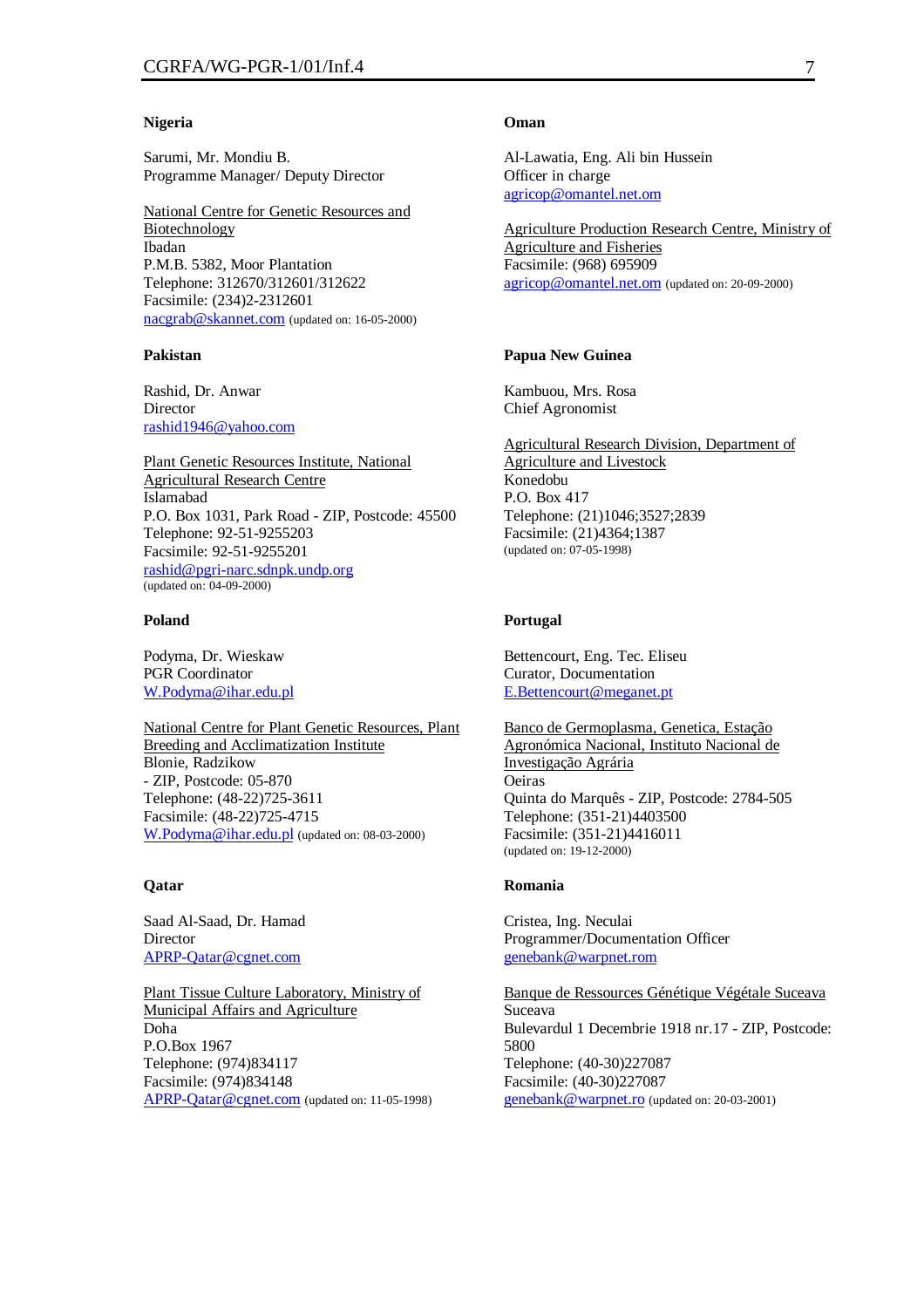#### **Saint Kitts and Nevis**

Edwards, Mr. Alistair doastk@caribsurf.com

Department of Agriculture Basseterre P.O. Box 39, La Guerite Telephone: (869)4652335 Facsimile: (869)4652928 doastk@caribsurf.com (updated on: 26-03-1998)

#### **Senegal**

Thiam Ndoye, Mrs. Aminata Programme planning & training

Institut Sénégalais de Recherches Agricoles Dakar, BP 3120 Route des hydrocarbures Bel-Air Telephone: 322431, 322430 Facsimile: 322427 dgisra@isra.sn (updated on: 13-10-2000)

#### **Slovenia**

Meglic, Dr. Vladimir Head Vladimir.Meglic@kis-h2.si

Crops and Seed Production Department, Agricultural Institute of Slovenia Ljubljana Hacquetova 17, P.O. Box 53 - ZIP, Postcode: 61109 Telephone: (386-61)14375375/283 Facsimile: (386-61)14375413 (updated on: 10-10-2000)

#### **Swaziland**

Lupupa, Ms. Thandie Curator, Natonal Plant Genetic Resources Centre MalkernsResearch@africaonline.co.sz

Malkerns Research Station, Ministry of Agriculture and Cooperatives Malkerns PO Box 4 Telephone: (268)5283236 Facsimile: (268)5283490 MalkernsResearch@africaonline.co.sz (updated on: 18-04-2000)

## **Saudi Arabia**

Aziz Al-Jowaid, Mr. Abdul

National Herbarium and Germplasm Resources Unit, NAWRC Riyadh P.O. Box 17285 - ZIP, Postcode: 11484 Telephone: (966-1)4576780x2277 Facsimile: (966-1)4584979 (updated on: 23-03-1998)

#### **Seychelles**

Moustache, Mr. Antoine-Marie **Director** 

Crop Research and Development Division, Ministry of Agriculture and Marine Resources Victoria, Mahe P.O. Box 166 Independence House Telephone: (248)378252 Facsimile: (248)225245;225383 antmoust@seychelles.net (updated on: 04-04-2000)

#### **Spain**

Ayerbe Mateo-Sagasta, Dr. Luis Director ayerbe@inia.es

Centro de Recursos Fitogenéticos Alcalá de Henares, Madrid Aut. Aragón A-2, km 36 - Apdo 1045 - ZIP, Postcode: 28800 Telephone: (34-91)8819261/86 Facsimile: (34-91)8819287 seccrf@inia.es (updated on: 19-12-2000)

#### **Sweden**

von Bothmer, Prof. Roland Director roland.von.bothmer@vf.slu.se

Department of Plant Breeding Research, Swedish University of Agricultural Sciences Svalov Herman Ehles v 2-4 - ZIP, Postcode: S-268 31 Telephone: (46-418)67200 Facsimile: (46-418)67081 roland.von.bothmer@vf.slu.se (updated on: 04-04-2000)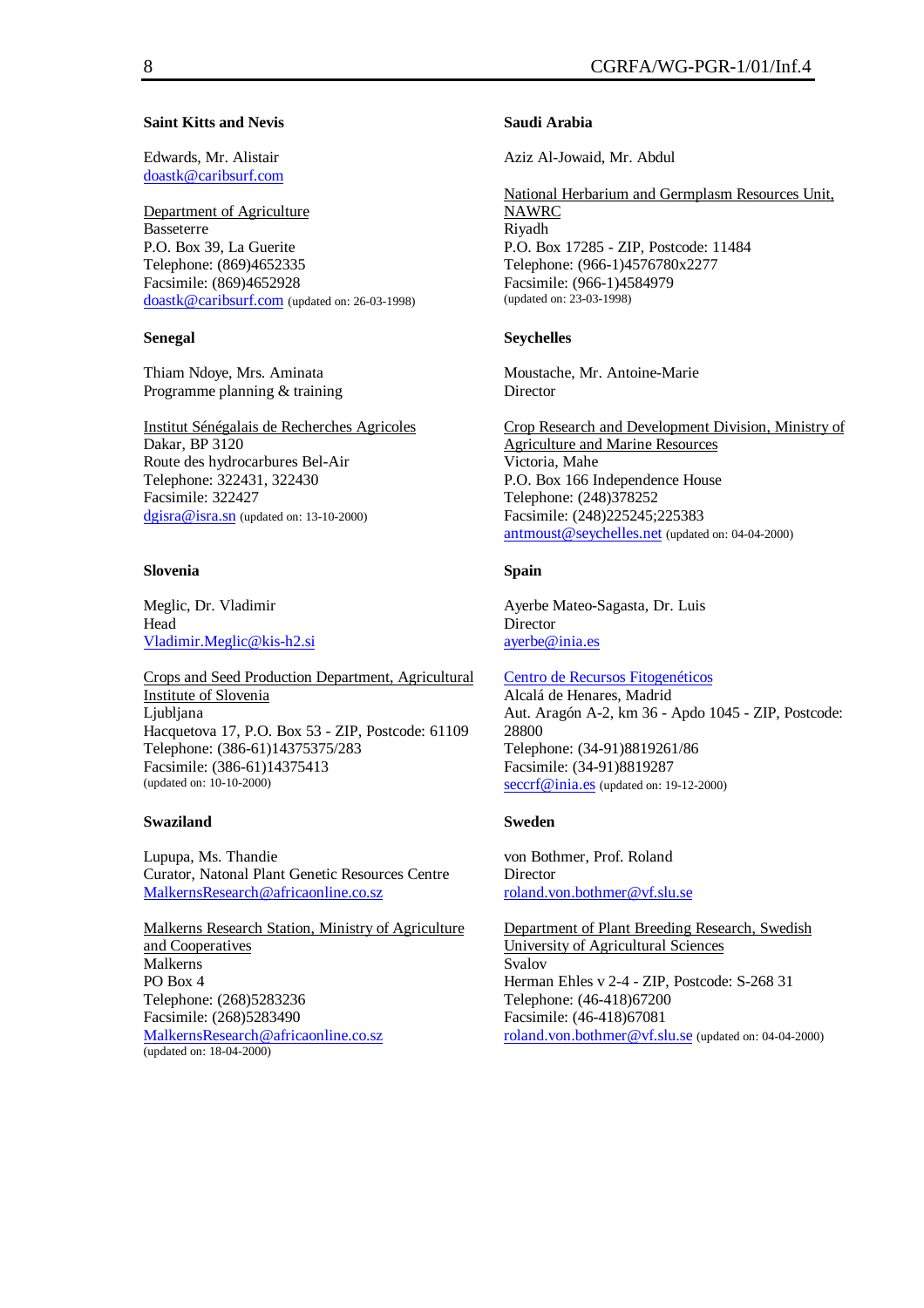#### **Switzerland**

Kleijer, Dr. Gert Cereals, Vegetables Geert.Kleijer@rac.admin.ch

Station Fédérale de Recherches Agronomiques de Changins Nyon Route de Duillier - BP 254 - ZIP, Postcode: CH-1260 Telephone: (41-22)3634722/4444 Facsimile: (41-22)3615469 (updated on: 04-04-2000)

#### **Togo**

Blewoussi, Mr. Komivi Gagli

Ressources Phytogénétiques, Institut National des Cultures Vivrières Cacaveli, Lomé B.P. 2318 Telephone: (228)250043 Facsimile: (228)218792/251559 (updated on: 04-04-2000)

#### **Uganda**

Okello, Mr. J. R. Senior Research Officer

Serere Agriculture and Animal Production Research Institute Serere PO Soroti Telephone: Serere 14 Facsimile: (256-41)254576 (updated on: 04-04-2000)

#### **United States of America**

Garvey, Dr. Edward J. Head, Plant Exchange Office ngarvey@ars-grin.gov

National Germplasm Resources Laboratory, USDA/ARS Beltsville, Maryland Building 003,BARC-W - ZIP, Postcode: MD 20705- 2350 Telephone: (301)504-7511 Facsimile: (301)504-5536 (updated on: 04-04-2000)

#### **Tanzania, United Rep of**

Ntundu, Mr. W. H. Documentation Officer tpri@habari.co.tz / tpri@marie.gn.apc.org

Tropical Pesticides Research Institute, National Plant Genetic Resources Centre Arusha PO Box 3024 Telephone: (255-27)28042 Facsimile: (255-27)28217 tpri@habari.co.tz (updated on: 20-07-1999)

#### **Tunisia**

Akrimi, Mr. Noureddine Professeur

Institut national agronomique de Tunisie Tunis, Belvédère 43 Avenue Charles Nicolle - ZIP, Postcode: 1002 Telephone: 280950/9/046 Facsimile: 799391 (updated on: 30-08-1994)

# **United Kingdom**

Sackville Hamilton, Dr. N. Ruaraidh Programme Leader, GRU ruaraidh.hamilton@bbsrc.ac.uk

Welsh Plant Breeding Station, Institute of Grassland and Environmental Research

Aberystwyth, Ceredigion, Wales Plas Gogerddan - ZIP, Postcode: SY23 3EB Telephone: (44-1970)823220 Facsimile: (44-1970)821987 ruaraidh.hamilton@bbsrc.ac.uk (updated on: 05-10-2000)

#### **Viet Nam**

Nguyen, Dr. Ngoc Hue Deputy Head

National Genebank, Vietnam Agricultural Science **Institute** Hanoi Vandien, Thanhtri Telephone: (84-4)8614326 Facsimile: (84-4)8613937 (updated on: 16-06-1997)